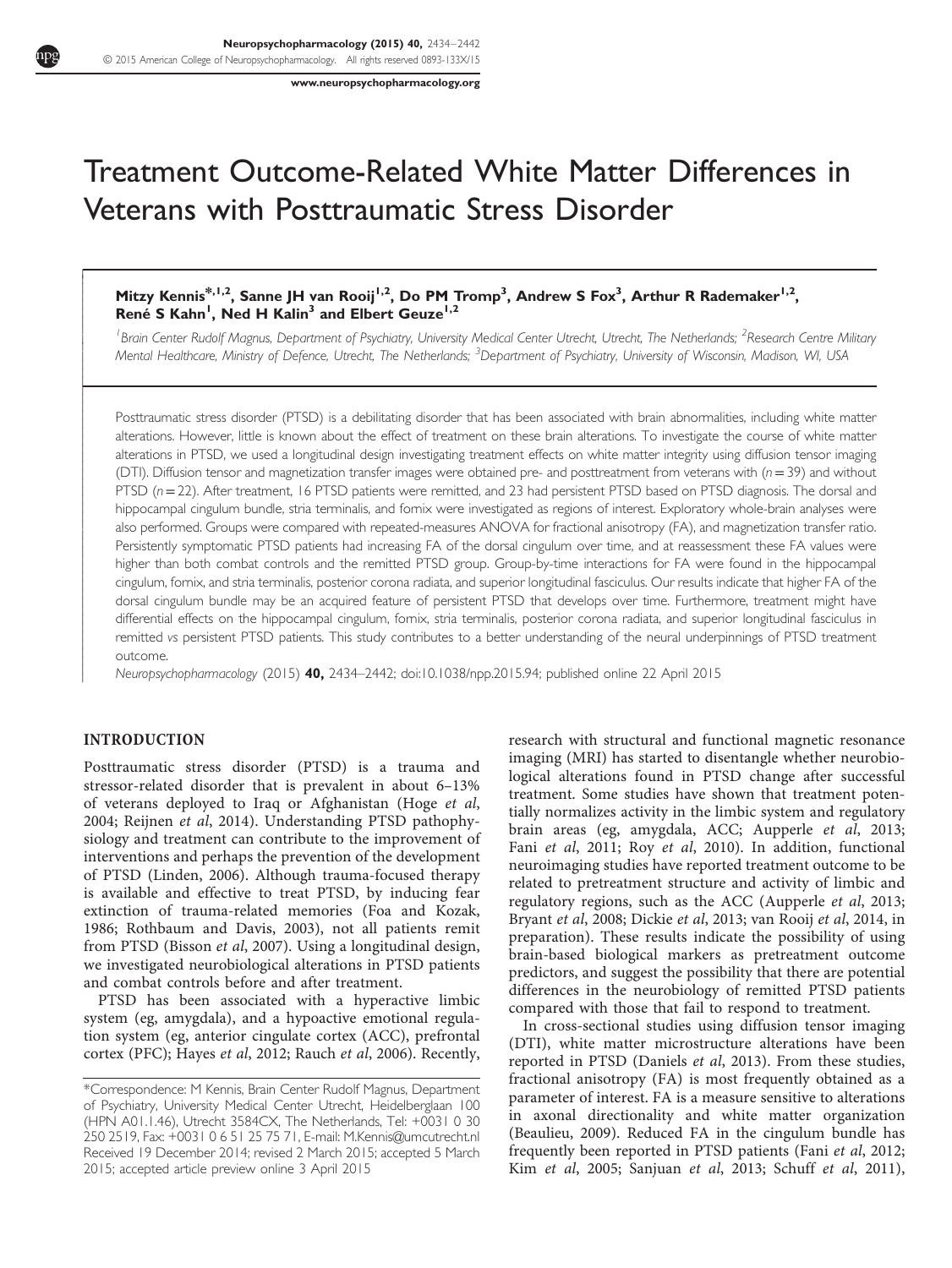although heightened FA in the cingulum bundle has also been reported (Abe et al, 2006; Zhang et al, 2012). One longitudinal study has investigated white matter microstructure in a small sample of only eight PTSD patients, 10 and 24 months after experiencing a traumatic event (Zhang et al, 2011). An increase in FA in the posterior cingulum bundle over time was reported (Zhang et al, 2011). However, no control group was included in this study and the relation to symptom improvement was not directly assessed. Thus, it remains unclear as to whether or not white matter microstructure of the cingulum bundle changes in relation to PTSD treatment outcome.

In addition, we were interested in investigating other structures. The stria terminalis and fornix are important association pathways of the limbic system, which are involved in the formation of emotional memory, fear, and anxiety (Avery et al, 2014; Gray 1982). The stria terminalis comprises connections between the amygdala and the bed nucleus of the stria terminalis (BNST), whereas the fornix connects the hippocampi with the septal area and hypothalamus (Mori et al, 2008). Although literature is abundant on altered functioning of the amygdala and hippocampus in PTSD, to our knowledge the stria terminalis and the fornix, tracts that form crucial connections among these brain areas, have not been systematically investigated in PTSD patients.

In the current study, we investigate trauma-focused therapy effects on white matter microstructure of the cingulum bundle, stria terminalis, and fornix in PTSD patients vs combat controls with DTI, which provides information about axonal orientation and density (Beaulieu, 2009). In addition, magnetization transfer images are investigated, which can provide additional information on density of macromolecules, and can be sensitive to white matter degradation (Henkelman et al, 2001). Scans were acquired before treatment (baseline) and after  $\sim 6-8$  months of trauma-focused therapy (posttreatment). In addition, whole-brain analyses were performed to provide a comprehensive unrestricted survey of potential treatment-related white matter differences. We included a deployed, trauma-exposed comparison group to control for the effects of time and deployment (Van Wingen et al, 2012). Using treatment outcome as an indicator, patients with remitted PTSD were compared with patients who still had a PTSD diagnosis after treatment (persistent PTSD), and with combat controls. We expected to observe: (a) an interaction effect caused by differences between PTSD patients and combat controls at baseline, with remitted PTSD patients becoming comparable with combat controls after treatment (recovery-related changes; normalization), and (b) treatment outcome-related differences (remitted and persistent PTSD differences). More specifically, based on previous research we expected lower baseline FA values in the cingulum bundle that may restore to control levels after treatment, and lower cingulum FA in persistent vs remitted PTSD patients.

#### MATERIALS AND METHODS

#### Participants and Clinical Assessment

In total, 41 male veterans with PTSD and 24 male veterans without PTSD (combat controls) were included in this study. PTSD patients were recruited from one of four outpatient



clinics of the Military Mental Healthcare Organization. PTSD was diagnosed by a clinician according to the DSM-IV criteria (American Psychiatric Association, 1994), and PTSD severity was assessed with the clinician-administered PTSD scale (CAPS; Blake et al, 1995). A clinician or trained researcher administered the interviews. Control participants were recruited via advertisements. For all participants, the presence of (comorbid) disorders or lifetime disorders was assessed with the Structured Clinical Interview for DSM IV (SCID-I; First et al, 1997). At the time of inclusion, all PTSD patients had current PTSD (CAPS  $\geq$  45), no current alcohol or substance dependence, and no neurological disorder. Combat controls included in the study had no clinical PTSD symptoms (CAPS  $\leq$  15), no current psychiatric disorder, no alcohol or substance dependency, and no neurological disorder. After inclusion and a baseline MRI scan (baseline), patients underwent trauma-focused therapy, which consisted of trauma-focused cognitive behavioral therapy (TFCBT) with exposure and/or eye movement desensitization and reprocessing (EMDR), in accordance with Dutch and international treatment guidelines (Balkom et al, 2013; Foa and Meadows, 1997). Treatment selection was part of 'treatment as usual', applied by a clinician. The clinician decided whether TFCBT or EMDR was applied as initial therapy. TFCBT and EMDR have been shown to have similar efficacy (Bisson et al, 2007). After an interval of 6–8 months, all participants were reassessed with clinical interviews (CAPS and SCID-I) and MRI protocol (posttreatment). PTSD patients were divided into a remitted group (when no PTSD diagnosis was present at the second clinical assessment according to the DSM-IV criteria; First et al, 1997) and a symptom persistent group (PTSD patients who still had a diagnosis of PTSD at the second assessment; persistent PTSD).

After written and verbal explanation of the study was given, all participants gave informed consent. This study was approved by the medical ethical committee of the University Medical Center Utrecht and was performed in accordance with the Declaration of Helsinki (World Medical Association, 2013).

# Image Acquisition and Processing

Diffusion and magnetic transfer images were obtained using a 3.0 T magnetic resonance imaging scanner (Philips Medical System, Best, The Netherlands) at both time points (for scan parameters see Supplementary Information). Quality of these images was assessed and scans with bad quality were excluded from further analysis (PTSD patients  $n = 1$ , control  $n = 2$ ). One PTSD patient was excluded from all analyses because normalization was not possible. Preprocessing steps for the diffusion images were performed with FSL, CAMINO, and DTI-TK (see Supplementary Information). Briefly, processing included distortion correction, tensor model fitting, and normalization to MNI space. Scalars of the tensor image were calculated (FA, radial diffusivity (RD), axial diffusivity (AD), and mean diffusivity (MD)), and smoothed (FWHM 8 mm) to increase the signal-to-noise ratio. FA is a fraction of diffusion in all directions, which is sensitive to axonal directionality relative to RD, and can be regarded as a summary measure for microstructural integrity (Alexander et al, 2011). FA was the initial scalar of interest.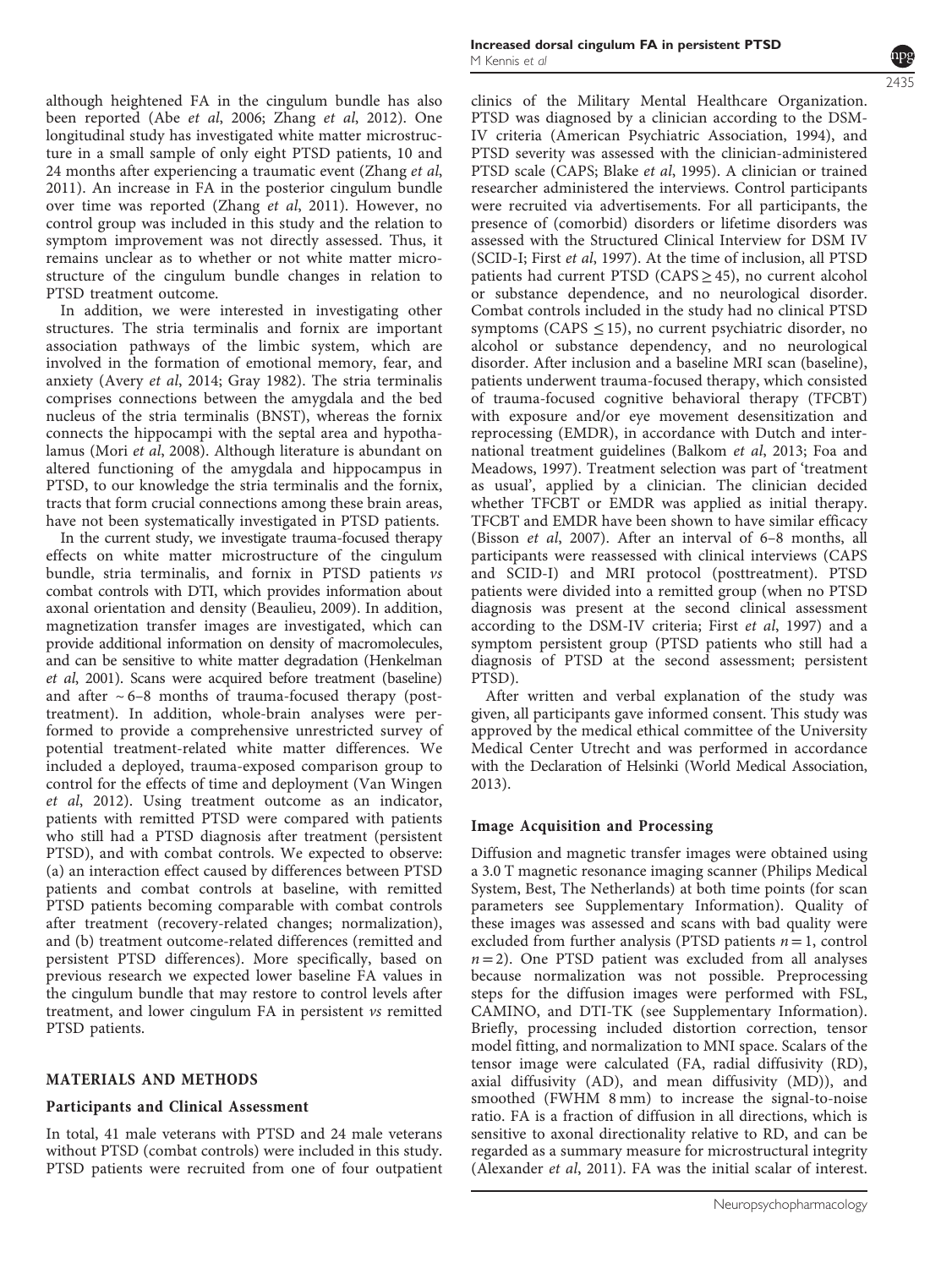To specify which process is potentially altered, RD, AD, and MD were additionally investigated. RD represents the diffusivity in the direction perpendicular to the white matter tract and is sensitive to demyelination and axonal diameter (Alexander et al, 2011). AD represents diffusion parallel to white matter and is sensitive to general axonal damage (Alexander et al, 2011). MD is the average diffusivity in all directions and represents isotropic diffusivity, which is high in cerebrospinal fluid, and is sensitive to cellular damage (eg, edema and necrosis; Alexander et al, 2011).

The magnetization transfer images were registered to the unweighted diffusion image (b0). The magnetization transfer ratio (MTR) was calculated by subtracting the image with magnetization prepulse from the baseline image and then dividing the residual by the baseline image. The resulting MTR images were normalized to the diffusion group template using DTI-TK.

## Statistical Analysis

Tract-based analyses. The cingulum bundle is a C-shaped bundle that runs between the ACC and the entorhinal cortex, and can be subdivided into a dorsal and hippocampal region (see Figure 1a and b). Regions of interest (ROIs) were created for the bilateral dorsal and hippocampal cingulum bundle subdivisions, derived from the JHU-ICBM-81 atlas template (Mori et al, 2005).

To extract tracts not available in the JHU white matter atlas, we ran whole-brain deterministic tractography, using the tensor template in MNI space. The stria terminalis was iteratively traced with respect to its known anatomical boundaries by placing ROI's in the amygdala and BNST (Avery et al, 2014; Mori et al, 2005). Tracing was verified by two researchers, MK and DPMT. The fornix was dissected following manual dissecting protocols by placing an ROI in the body of the fornix (Mori et al, 2005; see Figure 1c and d).

Mean FA and MTR values were extracted for these ROIs and exported into IBM SPSS Statistics for Windows Version 21.0 (IBM Corporation, Armonk, NY) for statistical testing. A general linear model for repeated measures was applied for all ROIs (fornix and left and right dorsal cingulum, hippocampal cingulum, stria terminalis) for FA and MTR to compare the patients with remitted PTSD, the patients with persistent PTSD, and the combat controls at both time points. Additional analyses of RD, AD, and MD were applied when an effect for FA was found, to specify which processes were altered. Post hoc tests were performed when multivariate interaction effects were found. Analyses were covaried for the whole-brain baseline mean of the eigenvalue tested, and age.

Voxel-wise analyses. From the individual pairs of FA maps (baseline and posttreatment), difference in FA maps (ΔFA maps) and mean FA maps were created to explore the interaction between time and group, and the group effect, respectively, using FSL randomize. Threshold-free cluster enhancement (TFCE-corrected  $p < 0.05$ ; Smith and Nichols 2009) was used to correct for multiple comparison, using a white matter mask.

### RESULTS

#### Participants

An overview of demographical and clinical information is presented in [Table 1](#page-3-0). After treatment, 16 PTSD patients recovered from PTSD (remitted PTSD); 23 PTSD patients had not recovered and still fulfilled the DSM-IV criteria for PTSD (persistent PTSD). The combat controls, and the remitted and persistent PTSD groups did not differ in age  $(F_{(2,56)}=0.520, p=0.597)$ , educational level  $(F_{(2,56)}=1.47,$  $p = 0.863$ ), the number of times they were deployed  $(\chi^2)_{(14)} =$ 13.343,  $p = 0.500$ ), time since last deployment (F<sub>(2,56)</sub> = 0.291,  $p = 0.749$ , and interval between scans (F<sub>(2,56)</sub> = 1.112,  $p = 0.337$ ). The number of subjects who (self-) reported being exposed to blast during deployment was more prevalent in the persistent PTSD group  $(\chi^2_{(1)} = 6.306, p = 0.043)$ .

No difference between the remitted PTSD patients and persistent PTSD patients was found in the total number of treatment sessions between scans  $(t_{(33)}=-0.008, p=0.993)$ . More specifically, no difference was found between the remitted PTSD patients and persistent PTSD patients in the number of TFCBT sessions  $(t_{(33)}= 0.11, p= 0.91)$ , or the number of EMDR sessions between scans  $(t_{(33)}=-0.15,$  $p = 0.88$ ). The persistent PTSD group had a higher CAPS score at baseline ( $t_{(36)} = −2.31$ ,  $p = 0.027$ ), as well as after treatment ( $t_{(37)} = -7.295$ ,  $p = 0.000$ ). Control participants had a mean CAPS score of 4.5  $(\pm 4.3)$  at both time points. One control participant used psychotropic medication (Ritalin), all the others did not use psychotropic medication. Comorbidity of anxiety disorders was more prevalent in the persistent PTSD group vs the remitted PTSD group at baseline  $(\chi^2_{(1)} = 5.30, p = 0.037)$ , and a trend was observed for mood disorders  $\left(\chi^2(1)} = 3.95, p = 0.059\right)$ . Posttreatment



Figure I Regions of interest are presented that are investigated in the tract-based analysis: (a, left) Dorsal cingulum (pink), (b, left) hippocampal cingulum (light green), and (c) fornix (green) and stria terminalis (red).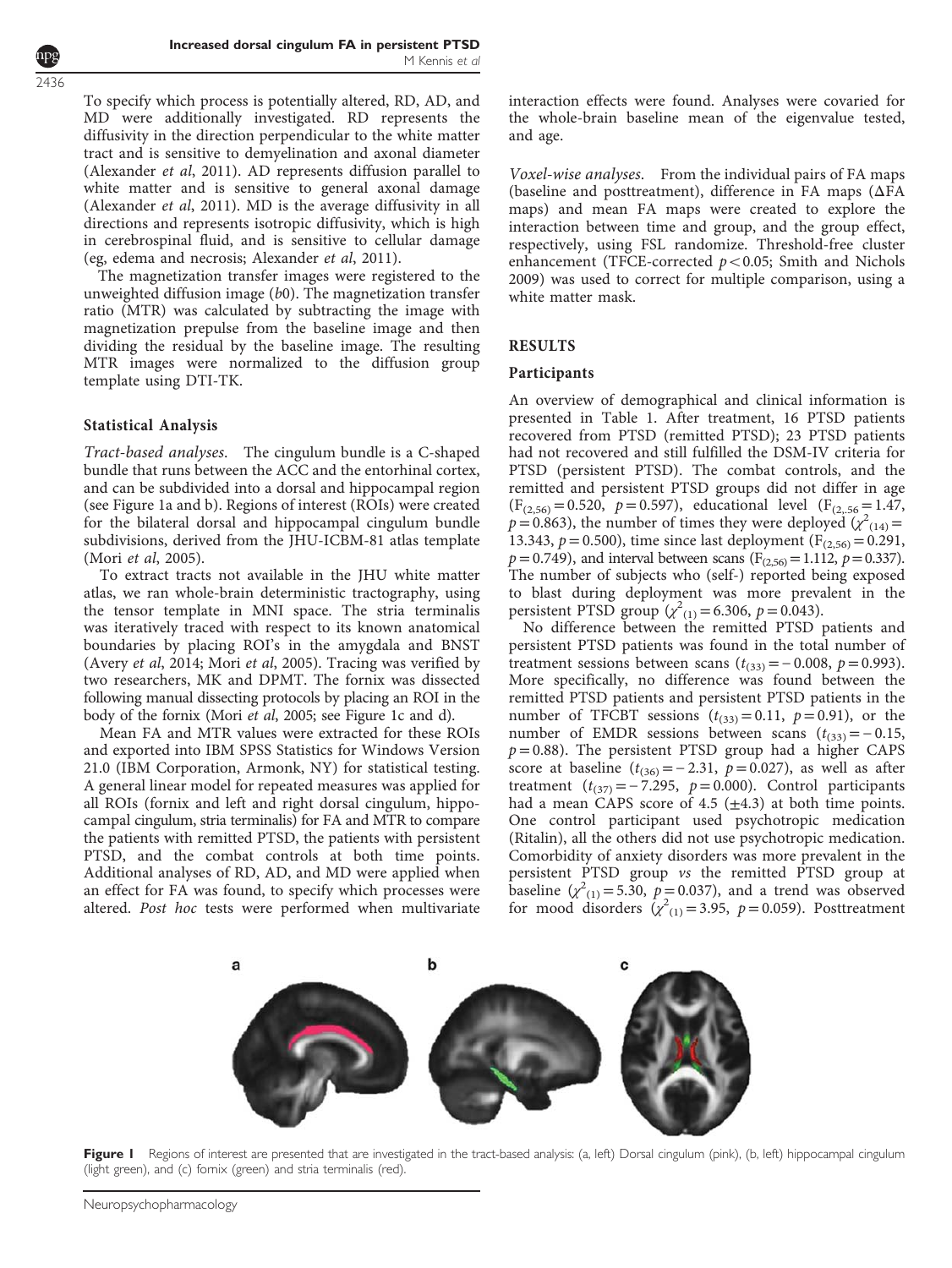<span id="page-3-0"></span>

|  | Table I Demographical and Clinical Characteristics of the Groups |  |  |  |  |  |
|--|------------------------------------------------------------------|--|--|--|--|--|
|--|------------------------------------------------------------------|--|--|--|--|--|

|                                                          | <b>Remitted PTSD</b><br>(mean $\pm$ SD) | <b>Persistent PTSD</b><br>(mean $\pm$ SD) | <b>Combat control</b><br>(mean $\pm$ SD) | <b>Test value</b><br>(d.f.)      | Sig.<br>(two-tailed) |
|----------------------------------------------------------|-----------------------------------------|-------------------------------------------|------------------------------------------|----------------------------------|----------------------|
| N                                                        | 16                                      | 23                                        | 22                                       |                                  |                      |
| Age (range 22-57)                                        | 34.38 $(\pm 9.58)$                      | 36.61 $(\pm 8.74)$                        | 37.64 $(\pm 10.97)$                      | $F_{(2, 56)} = 0.52$             | $p = 0.60$           |
| Education (ISCED)                                        | $3.81 (\pm 1.17)$                       | 3.6 $(\pm 1.27)$                          | 4.04 $(\pm 1.86)$                        | $F_{(2, 56)} = 0.15$             | $p = 0.86$           |
| Edinburgh Handedness Inventory (left/ambidextrous/right) | (1/0/15)                                | (3/4/16)                                  | (1/2/19)                                 | $\chi^2_{(4)} = 4.77$            | $p = 0.31$           |
| Number of times deployed (1/2/3/>3)                      | (4/5/4/3)                               | (11/3/4/5)                                | (6/8/4/4)                                | $\chi^2$ <sub>(14)</sub> = 13.34 | $p = 0.50$           |
| Time since last deployment (years)                       | 6.50 $(\pm 8.17)$                       | 7.23 $(\pm 7.73)$                         | 5.50 $(\pm 6.83)$                        | $F_{(2, 56)} = 0.29$             | $p = 0.75$           |
| Country of last deployment                               |                                         |                                           |                                          |                                  |                      |
| Afghanistan                                              | 12                                      | $\perp$                                   | 16                                       |                                  |                      |
| Former Yugoslavia                                        | $\overline{1}$                          | 7                                         | $\overline{2}$                           |                                  |                      |
| Other                                                    | $\overline{4}$                          | 3                                         | $\overline{4}$                           |                                  |                      |
| Number of subjects exposed to a blast during deployment  |                                         | 5                                         | $\circ$                                  | $\chi^2_{(1)} = 6.31$            | $p = 0.04$           |
| Time between scans in (months)                           | 6.25 $(\pm 0.73)$                       | 6.6 $(\pm 0.77)$                          | 6.0 $(\pm 0.82)$                         | $F_{(2,56)} = 1.11$              | $p = 0.34$           |
| Total treatment sessions between scans                   | 9.33 $(\pm 7.20)$                       | 9.35 $(\pm 4.63)$                         |                                          | $t_{(33)} = -0.00$               | $p = 0.99$           |
| Total number of sessions $(<5/5-10/>10)$                 | (4/6/5)                                 | (3/8/9)                                   |                                          |                                  |                      |
| Trauma-focused cognitive behavioral therapy              | 4.63 $(\pm 6.34)$                       | 4.40 $(\pm 4.27)$                         |                                          | $t_{(33)} = 0.11$                | $p = 0.91$           |
| Number of sessions $(<5/5-10/>10)$                       | (7/6/2)                                 | (11/6/3)                                  |                                          |                                  |                      |
| Eye movement desensitization and reprocessing            | 4.73 $(\pm 3.63)$                       | 4.95 $(\pm 4.54)$                         |                                          | $t_{(33)} = -0.15$               | $p = 0.88$           |
| Number of sessions $(<5/5-10/>10)$                       | (10/2/3)                                | (10/7/3)                                  |                                          |                                  |                      |
| Clinical scores at baseline                              |                                         |                                           |                                          |                                  |                      |
| CAPS total score                                         | 63.25 ( $\pm$ 10.55)                    | 73.00 $(\pm 14.37)$                       |                                          | $t_{(37)} = -2.31$               | $p = 0.03$           |
| Current comorbid disorder baseline (SCID)                |                                         |                                           |                                          |                                  |                      |
| Mood disorder                                            | 6                                       | 6                                         |                                          | $\chi^2_{(1)} = 3.95$            | $p = 0.06$           |
| Anxiety disorder                                         | $\overline{2}$                          | $\mathbf{H}$                              |                                          | $\chi^2$ <sub>(1)</sub> = 5.30   | $p = 0.04$           |
| Somatoform disorder                                      |                                         | 2                                         |                                          | $\chi^2$ <sub>(1)</sub> = 0.08   | $p = 0.64$           |
| Medication                                               |                                         |                                           |                                          |                                  |                      |
| SSRI/SARI                                                | $\overline{4}$                          | 5                                         |                                          | $\chi^2_{(2)} = 0.06$            | $p = 1.00$           |
| Benzodiazepines                                          | 5                                       | 4                                         |                                          | $\chi^2_{(1)} = 1.02$            | $p = 0.44$           |
| Antipsychotics                                           |                                         |                                           |                                          | $\chi^2$ <sub>(1)</sub> = 0.07   | $p = 1.00$           |
| Other                                                    |                                         |                                           |                                          | $\chi^2$ <sub>(1)</sub> = 0.07   | $p = 1.00$           |
| Clinical scores posttreatment                            |                                         |                                           |                                          |                                  |                      |
| CAPS total score                                         | 22.56 $(\pm 14.63)$                     | 58.91 ( $\pm$ 15.75)                      |                                          | $t_{(37)} = -7.30$               | $p = 0.00$           |
| Current comorbid disorder after treatment (SCID)         |                                         |                                           |                                          |                                  |                      |
| Mood disorder                                            |                                         | 3                                         |                                          | $\chi^2_{(2)} = 4.04$            | $p = 0.13$           |
| Anxiety disorder                                         |                                         | 4                                         |                                          | $\chi^2_{(2)} = 4.91$            | $p = 0.09$           |
| Somatoform disorder                                      |                                         |                                           |                                          | $\chi^2_{(2)} = 1.76$            | $p = 0.42$           |
| Medication                                               |                                         |                                           |                                          |                                  |                      |
| SSRI/SARI                                                | 3                                       | 7                                         |                                          | $\chi^2_{(2)} = 1.15$            | $p = 0.45$           |
| Benzodiazepines                                          | 3                                       |                                           |                                          | $\chi^2_{(1)} = 1.75$            | $p = 0.30$           |
| Antipsychotics                                           |                                         | 2                                         |                                          | $\chi^2_{(1)} = 1.68$            | $p = 0.49$           |
| Other                                                    |                                         | 2                                         |                                          | $\chi^2_{(1)} = 1.68$            | $p = 0.49$           |
|                                                          |                                         |                                           |                                          |                                  |                      |

comorbidity was only present in the patients with persistent PTSD. The PTSD groups did not differ on psychotropic medication use. None of the participants was physically injured during deployment.

## Tract-Based Analyses

A significant multivariate group-by-time interaction effect was found for FA values (Wilks'  $\lambda = 0.589$ , F<sub>(14,100)</sub> = 2.167,  $p = 0.014$ ). The interaction effect was driven by interactions

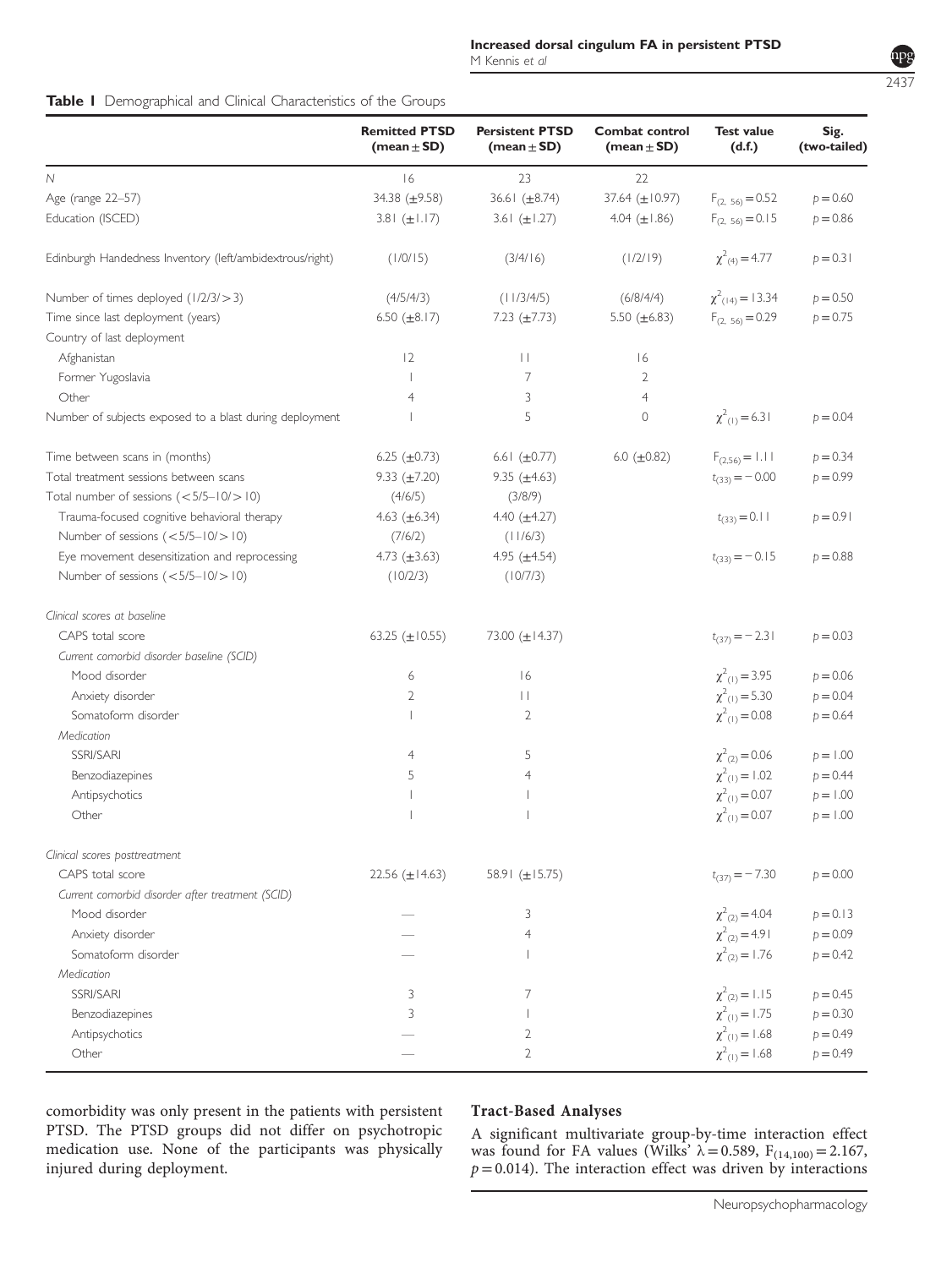<span id="page-4-0"></span>2438



Figure 2 A group-by-time interaction effect was found in the left dorsal cingulum. (a) F-values overlaid on left cingulum bundle and (b) left dorsal cingulum fractional anisotropy (FA) at baseline and posttreatment for the combat controls (green solid line), remitted (blue dashed line), and persistent posttraumatic stress disorder (PTSD) patients (red dotted line).

in the left dorsal cingulum, left hippocampal cingulum, bilateral stria terminalis, and fornix FA, which will be described below (see Figures 2 and [3\)](#page-5-0). There were no significant correlations between the differences in tract FA values over time and symptom improvement within the groups. No significant effects were observed for MTR, AD, RD, and MD.

Dorsal cingulum. A group-by-time interaction effect was found for the left dorsal cingulum ( $F_{(2,56)} = 3.932$ ,  $p = 0.026$ ). After treatment, persistent PTSD patients had higher FA in the left dorsal cingulum compared with combat controls ( $p = 0.026$ ), and remitted PTSD patients ( $p = 0.062$ ). The groups did not differ significantly at baseline. A significant increase in left dorsal cingulum FA over time was found in persistent PTSD patients ( $p = 0.008$ ). This indicates that higher FA develops over the course of treatment in persistent PTSD patients.

Of note, a univariate main effect of group (uncorrected) was observed in the right dorsal cingulum  $(F_{(2,56)} = 4.614,$  $p = 0.014$ ), where patients with persistent PTSD had higher FA in the dorsal cingulum compared with the remitted PTSD group, and combat controls across both time points.

Hippocampal cingulum. An interaction between time and group was found for left hippocampal cingulum FA ( $F_{(2,56)} = 4.491$ ,  $p = 0.016$ ). There were no main effects for group or time. Remitted PTSD patients showed a

nonsignificant reduction in FA over time towards the FA values of combat controls, the combat controls had a nonsignificant increase in FA over time, and persistent PTSD patients show stable (heightened) FA levels. This pattern suggests that changes in hippocampal cingulum FA may be recovery-related.

Stria terminalis. A significant interaction between time and group was found for bilateral stria terminalis FA ( $F_{(2,56)}=$ 3.379,  $p = 0.041$ ;  $F_{(2,56)} = 6.690$ ,  $p = 0.002$ ), in the absence of main effects for group or time. Persistent PTSD patients showed a nonsignificant increase in FA over time and the remitted PTSD patients showed a nonsignificant decrease in FA over time, whereas controls showed stable lower FA values.

Fornix. A group-by-time interaction was found for fornix FA ( $F_{(2,56)} = 3.908$ ,  $p = 0.026$ ), in the absence of main effects for group or time. Persistent PTSD patients had a nonsignificant increase in FA vs remitted PTSD and controls who displayed a nonsignificant decrease in FA.

#### Voxel-Wise Analyses

Exploration of whole-brain effects revealed a significant group-by-time interaction in two clusters of voxels. The largest cluster was located in the left posterior corona radiata  $(k = 218, p = 0.004, peak voxel: F = 19.37, MNI coordinates$  $x = -22$ ,  $y = -40$ ,  $z = 35$ ; see [Figure 4](#page-5-0)). A second cluster was located in the superior longitudinal fasciculus  $(k = 16,$  $p = 0.049$ , peak voxel: F = 10.47, MNI coordinates x = - 31,  $y = -43$ ,  $z = 26$ ; see [Figure 4](#page-5-0)). The interaction effect for both clusters was driven by a significant decrease in FA in the patients with remitted PTSD vs a significant increase in FA in combat controls, whereas the persistent PTSD group did not differ over time. The change in FA in the posterior corona radiata correlated with the percentage change in CAPS score (Pearson's  $r = 0.451$ ,  $p = 0.004$ ).

#### DISCUSSION

This is the first longitudinal study to report treatment-related differences in white matter microstructure between remitted and persistent PTSD patients, and combat controls. After treatment, higher FA values in the dorsal cingulum were found in patients with persistent PTSD vs patients with remitted PTSD and combat controls, indicating that white matter microstructure in the dorsal cingulum may be an acquired feature of persistent PTSD that develops over time. In addition, group-by-time interaction effects were found for the left hippocampal cingulum, fornix, stria terminalis, posterior corona radiata, and superior longitudinal fasciculus.

Cross-sectional studies have previously found higher dorsal cingulum FA in PTSD patients compared with controls (Abe et al, 2006; Zhang et al, 2012). We showed that this heightened FA was specific to patients with persistent PTSD, who differed from both combat controls and remitted PTSD patients after treatment. The dorsal cingulum runs from subcallosal frontal cortex to the posterior cingulate cortex (PCC), forming connections between the cingulate cortex and frontal and parietal brain areas (Mori et al, 2005).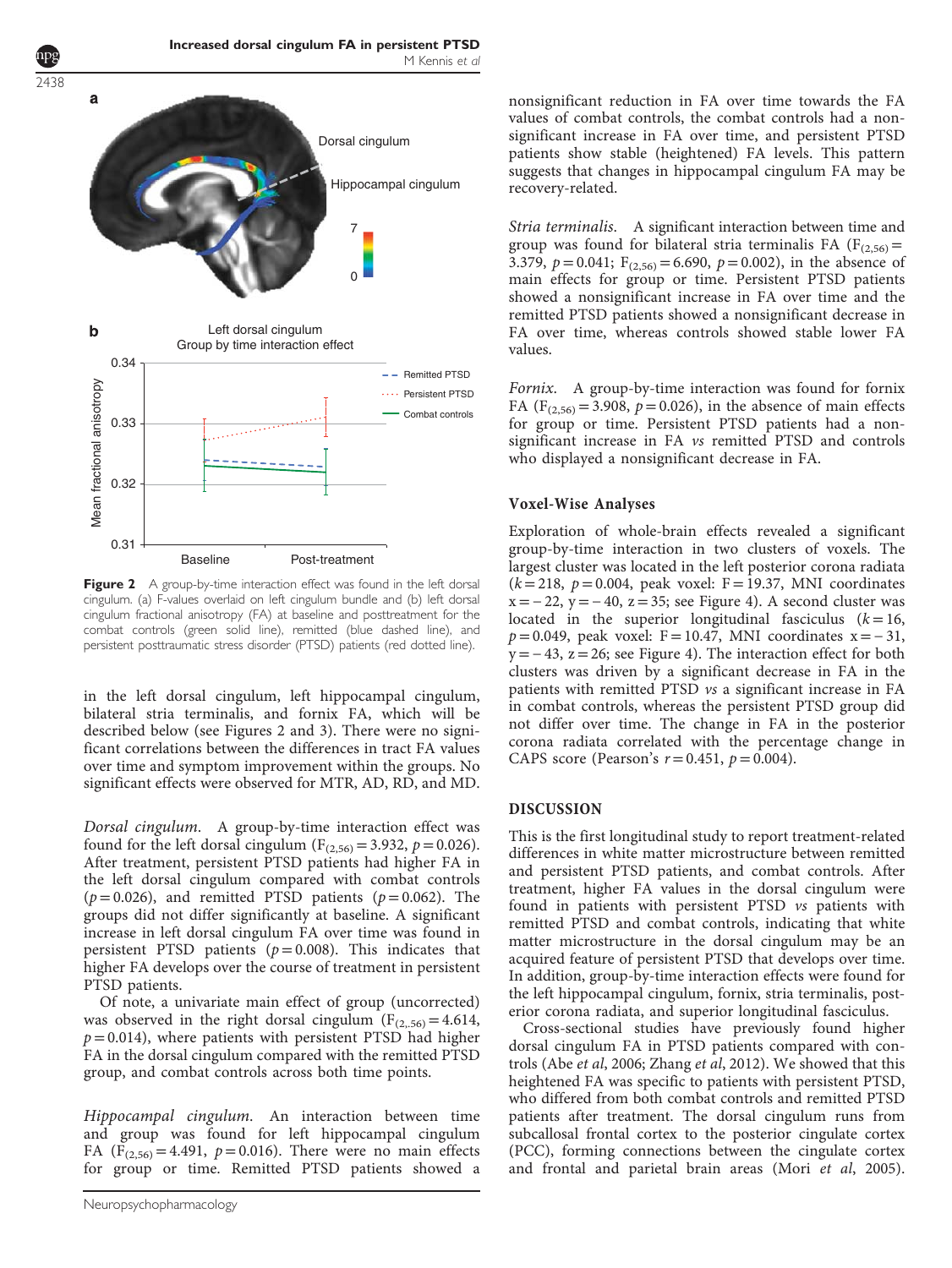2439

<span id="page-5-0"></span>

Figure 3 Group-by-time interaction effects in mean fractional anisotropy (FA) values in the left hippocampal cingulum bundle (a), fornix (b), and stria terminalis (c and d). The lines presents the mean FA values for the combat controls (green solid line), remitted (blue dashed line), and persistent posttraumatic stress disorder (PTSD) patients (red dotted line).



Figure 4 Whole-brain time-by-group interaction effect in the left posterior corona radiata and superior longitudinal fasciculus (a: TFCEcorrected  $p < 0.05$ ). The tracts that run through this cluster are visualized in (b).

Heightened functional activation of the dorsal ACC and PCC has been reported in a meta-analysis of PTSD studies (Hayes et al, 2012). Moreover, altered PCC–medial PFC connectivity has been shown in PTSD patients both during a working memory task (increased) (Daniels et al, 2010) and at rest (decreased) (Bluhm et al, 2009). Interestingly, in a recent study by our group, persistent PTSD patients showed increased dorsal ACC activity towards negative images, whereas remitted PTSD patients did not (van Rooij et al, in preparation). In line with these studies, our results show

increased white matter microstructural integrity in the cingulum bundle near the PCC and dorsal ACC (see [Figure 2](#page-4-0)). Taken together with previous findings, our results suggest that altered dorsal cingulum structure may complement altered cingulate function and be specific for treatment-resistant PTSD that develops or progresses over time.

The only previous longitudinal DTI study that was performed in a small sample of PTSD subjects found an increase in (posterior) cingulum FA values over time in PTSD patients with persistent symptoms, although no control group was included (Zhang et al, 2011). We complement these findings by showing that persistent PTSD patients had increasing FA in the dorsal cingulum over time, and higher FA values after treatment compared with remitted PTSD patients and controls. Interestingly, a correlation between state anxiety and an increase in left cingulum FA over time has been reported in recently traumatized subjects (Sekiguchi et al, 2014), suggesting that some individuals develop heightened FA early after trauma. In the current study, there were indications (that is an uncorrected group difference in right cingulum) that FA was already heightened at baseline. Therefore, future studies should follow-up recently traumatized subjects during the development of PTSD (and compare these with controls over time) to investigate if FA increases before or after the onset of PTSD. These studies will help determine if altered cingulum FA is a biomarker or, perhaps more interestingly, a mechanism that underlies persistent PTSD, and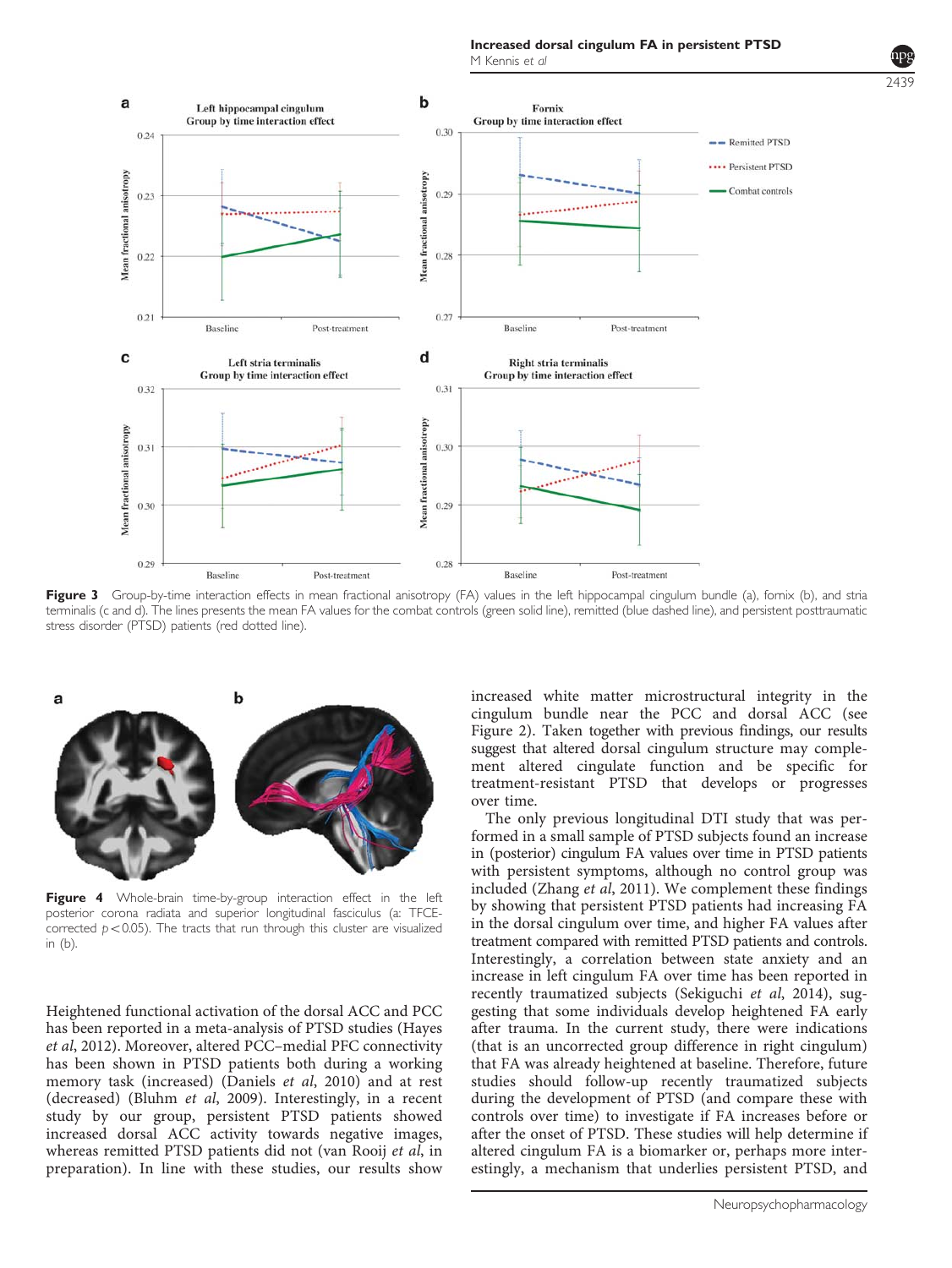can be the target of early interventions to prevent persistent PTSD.

The interaction effect in the dorsal cingulum may be related to neural plasticity. As noted, previous studies reported increased cingulum cortex activity (Hayes et al, 2012), in particular in persistent PTSD patients (van Rooij et al, in preparation). Cortical activity has been reported to modulate myelination (Wang and Young, 2014), and increased FA values have been reported after learning (Concha, 2014). Therefore, we can speculate that hyperactivity of the cingulate cortex (eg, during intrusions) may augment a kind of 'fear learning' by initiating dorsal cingulum bundle myelination, resulting in higher FA. Some studies support this suggestion; higher cingulum bundle FA in particular has been reported after fear conditioning in rats (Ding et al, 2013), and higher cingulum bundle FA has been related to state anxiety after an earthquake (Sekiguchi et al, 2014). Further studies could confirm this suggestion by investigating the relation between heightened FA and heightened activity in PTSD.

In this study using a longitudinal design and a non-PTSD combat control group to account for trauma exposure and deployment effects, we found increased dorsal cingulum FA in PTSD patients. In contrast, previous studies have reported decreased cingulum FA of PTSD patients (Fani et al, 2012; Kim et al, 2005; Sanjuan et al, 2013; Schuff et al, 2011). These inconsistencies in cingulum FA are likely due to differences in study design (eg, cross-sectional, no control group), or inclusion of non-deployed controls. These differences, along with the observation that deployment has been shown to reduce white matter microstructure integrity in the brainstem (Van Wingen et al, 2012), suggest that future studies aimed at understanding the neurobiology of PTSD in combat-deployed PTSD patients must include a combatexposed control group.

The hippocampal cingulum FA values of remitted PTSD patients showed a pattern for recovery, as remitted PTSD patients show nonsignificant heightened baseline FA values that are more comparable to controls after treatment. This could reflect normalization of hippocampal cingulum FA values in remitted PTSD patients, although no group effects were observed at either time point and none of the groups showed a significant change over time. The hippocampal cingulum comprises connections between the cingulate cortex and the temporal lobe, including the hippocampus and amygdala (Mori et al, 2005). Restoration of hippocampal and ACC structure and function has previously been reported in PTSD after treatment (Lindauer et al, 2005; Roy et al, 2010). Furthermore, altered connectivity between temporal regions and the PCC and ACC has been reported in PTSD during a working memory task (Daniels et al, 2010), and a resting state (Kennis et al, 2014). Potentially, our results, suggesting normalization of increased hippocampal cingulum FA, may be related to restoration of hippocampal and ACC structure and function, and connectivity from medial temporal brain areas to the cingulate cortex.

The interaction effects in stria terminalis and fornix were characterized by differential FA time-related patterns between remitted (nonsignificant decrease) and persistent (nonsignificant increase) PTSD patients. This might indicate that different processes take place during a period of treatment that differentially alter these limbic tracts. For example,

we could speculate that processes of fear extinction take place in remitted PTSD during exposure therapy, whereas fear reinstatement processes take place in persistent PTSD patients, which are processes that involve the fornix and stria terminalis (Philip et al, 2013). However, there were no significant changes in any group over time, and no group differences at any time point. Therefore, caution should be taken with interpreting these effects, as partial voluming effects and delineation of the stria terminalis could confound our results. Further studies should investigate the time course of the hippocampal cingulum, stria terminalis, and fornix to confirm the observed patterns.

Whole-brain voxel-wise correlation analyses revealed a significant decrease over time in the posterior corona radiata and superior longitudinal fasciculus FA of remitted PTSD patients. The posterior corona radiata comprises thalamocortical and corticospinal projections, which are postulated to be important in the psychopathology of PTSD (Lanius et al, 2003). Alterations in superior longitudinal fasciculus FA values have previously been reported in PTSD patients compared with trauma-exposed controls (Daniels et al, 2013). However, the pattern of the interactions found in the current study was not consistent with a normalization of function as was expected, but rather showed more deviation of the remitted PTSD patients from combat controls at reassessment. In addition, it was not expected that the combat controls would demonstrate time-related increases in FA, as was found for the posterior corona radiata. Therefore, it is unclear how to interpret these results and replication of this finding is necessary.

Blast exposure during deployment was more prevalent in persistent PTSD patients in our study. Blast exposure may induce mild traumatic brain injury, which has been suggested to increase vulnerability to develop PTSD and potentially reinforces PTSD symptoms (Bazarian et al, 2013; Costanzo et al, 2014). However, mild traumatic brain injury has been related to white matter lesions and reductions in white matter microstructure integrity (Bazarian et al, 2013). As we found higher FA values in our persistent PTSD patients after treatment, it is unlikely that blast exposure affects our results. Post hoc analyses excluding participants with blast exposure yielded similar results (see Supplementary Material). Future studies should further investigate the contributing effects of blast exposure to PTSD symptoms.

This study has some limitations. First, we included a small number of PTSD patients currently taking medication, and a number of patients (in particular persistent PTSD patients) had comorbid disorders. However, this is representative for PTSD (Brady et al, 2000), and makes our results more generalizable. Post hoc correlations between change in FA values and comorbidity only revealed a correlation between change in fornix FA and baseline comorbidity within the persistent PTSD group, indicating that (only) this tract may be influenced by comorbidity. Treatment type was not randomised, but represented treatment as usual. No differences in the number of EMDR vs TFCBT sessions were present between groups. In addition, there were no correlations within the groups between number of EMDR or TFCBT sessions with CAPS improvement, or with differences in tract FA values. Therefore, it is not expected that the type of treatment influenced our results. Furthermore, our remitted and persistent PTSD group differed in

2440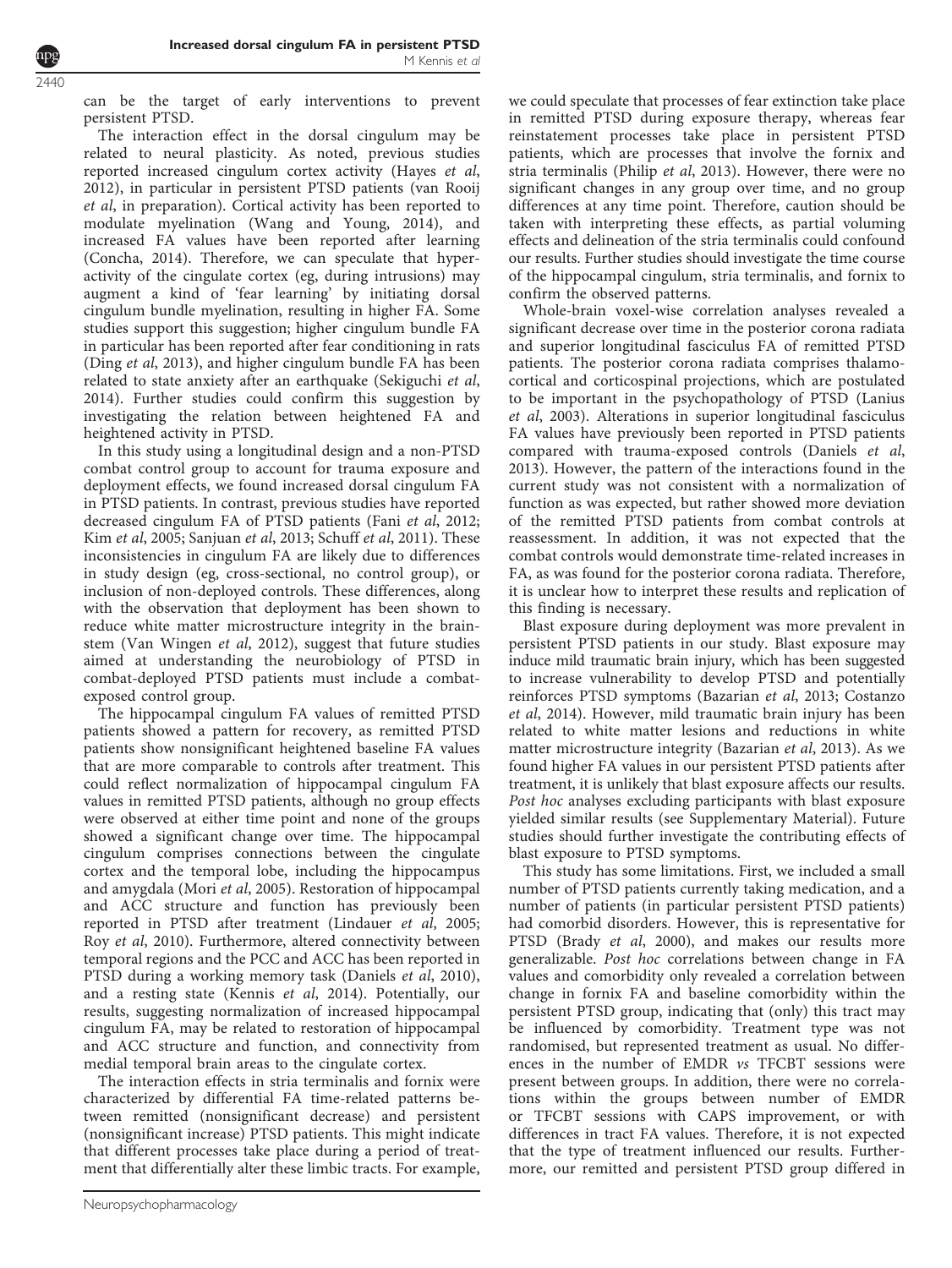2441

initial symptom severity, which may confound our results. However, there were no correlations between baseline CAPS scores and tract FA values within the PTSD group, and it is therefore not expected that the difference in baseline CAPS scores directly influenced the results. Although it could be argued that the persistent PTSD group represents a more 'complex' PTSD group (more comorbidity and severity), and is therefore more treatment resistant (Morina et al, 2013). Hence, when studying PTSD treatment, comorbidity, medication, and higher symptom severity will generally be confounding factors in these studies, when not used as exclusion criteria. To address the effects of these factors in treatment response, large-scale studies need to be performed to understand the heterogeneity within PTSD and in treatment response.

In summary, we observed differences in white matter microstructure of the dorsal cingulum between patients with persistent PTSD and patients with remitted PTSD and combat controls at reassessment. In the persistent PTSD patients, dorsal cingulum FA increased over time. Treatment may be accompanied with white matter microstructure changes of the left hippocampal cingulum bundle, stria terminalis, fornix, posterior corona radiata, and superior longitudinal fasciculus, but the interaction patterns observed need to be replicated. In addition, future studies should investigate recently traumatized subjects longitudinally to determine whether dorsal cingulum differences develop before the onset of PTSD (vulnerability factor) or are acquired after onset. This study provides first steps to help in a better understanding of the neural underpinnings of PTSD and identifying potential markers of treatment resistance can help to develop targeted treatments for these persistent PTSD patients.

# FUNDING AND DISCLOSURE

This research was funded by the Dutch Ministry of Defence. Dr Kalin has served on scientific advisory boards for Corcept Therapeutics, Neuronetics, CeNeRx BioPharma, and Skyland Trail; is a stockholder with equity options in Corcept Therapeutics and CeNeRx BioPharma; owned Promoter Neurosciences; and holds patents for promoter sequences for corticotropin-releasing factor CRF2α and a method of identifying agents that alter the activity of the promoter sequences, promoter sequences for urocortin II and the use thereof, and promoter sequences for corticotropin-releasing factor binding protein and the use thereof. The authors declare no conflict of interest.

## ACKNOWLEDGMENTS

We thank Alieke Reijnen for her valuable suggestions.

## REFERENCES

- Abe O, Yamasue H, Kasai K, Yamada H, Aoki S, Iwanami et al (2006). Voxel-based diffusion tensor analysis reveals aberrant anterior cingulum integrity in posttraumatic stress disorder due to terrorism. Psychiatry Res Neuroimag 146: 231–242.
- Alexander AL, Hurley SA, Samsonov AA, Adluru N, Hosseinbor AP, Mossahebi P et al (2011). Characterization of cerebral white matter properties using quantitative magnetic resonance imaging stains. Brain Connect 1: 423–446.
- American Psychiatric Association (1994). Diagnostic and Statistical Manual of Mental Disorders. 4th edn. American Psychiatric Association: Washington, DC.
- Aupperle RL, Allard CB, Simmons AN, Flagan T, Thorp SR, Norman SB et al (2013). Neural responses during emotional processing before and after cognitive trauma therapy for battered women. Psychiatry Res Neuroimag 214: 48–55.
- Avery SN, Clauss JA, Winder DG, Woodward N, Heckers S, Blackford JU (2014). BNST neurocircuitry in humans. Neuro-Image 91: 311–323.
- Balkom AV, Vliet IV, Emmelkamp P, Bockting C, Spijker J, Hermens M, Meeuwissen Jnamens de Werkgroep Multidisciplinaire richtlijnontwikkelingAngststoornissen/Depressie (2013). Multidisciplinaire richtlijn Angststoornissen (Derde revisie). Richtlijn voor de diagnostiek, behandeling en begeleiding van volwassen patiënten met een angststoornis. Trimbos-instituut: Utrecht, The Netherlands.
- Bazarian JJ, Donnelly K, Peterson DR, Warner GC, Zhu T, Zhong J (2013). The relation between posttraumatic stress disorder and mild traumatic brain injury acquired during operations enduring freedom and iraqi freedom. J Head Trauma Rehab 28: 1–12.
- Beaulieu C (2009). The biological basis of diffusion anisotropy. Diffus MRI 15: 105–126.
- Bisson JI, Ehlers A, Matthews R, Pilling S, Richards D, Turner S (2007). Psychological treatments for chronic post-traumatic stress disorder: systematic review and meta-analysis. Br J Psychiatry 190: 97–104.
- Blake DD, Weathers FW, Nagy LM, Kaloupek DG, Gusman FD, Charney DS et al (1995). The development of a clinicianadministered PTSD scale. J Traum Stress 8: 75–90.
- Bluhm RL, Williamson PC, Osuch EA, Frewen PA, Stevens TK, Boksman K et al (2009). Alterations in default network connectivity in posttraumatic stress disorder related to earlylife trauma. J Psychiatry Neurosci 34: 187–194.
- Brady K, Pearlstein T, Asnis GM, Baker D, Rothbaum B, Sikes CR et al (2000). Efficacy and safety of sertraline treatment of posttraumatic stress disorder: a randomized controlled trial. J Am Med Assoc 283: 1837–1844.
- Bryant RA, Felmingham K, Kemp A, Das P, Hughes G, Peduto A et al (2008). Amygdala and ventral anterior cingulate activation predicts treatment response to cognitive behaviour therapy for post-traumatic stress disorder. Psychol Med 38: 555–561.
- Bryant RA, Felmingham K, Whitford TJ, Kemp A, Hughes G, Peduto A et al (2008). Rostral anterior cingulate volume predicts treatment response to cognitive-behavioural therapy for posttraumatic stress disorder. J Psychiatry Neurosci 33: 142–146.
- Concha L (2014). A macroscopic view of microstructure: using diffusion-weighted images to infer damage, repair, and plasticity of white matter. Neuroscience 276: 14–28.
- Costanzo ME, Chou Y-, Leaman S, Pham DL, Keyser D, Nathan DE et al (2014). Connecting combat-related mild traumatic brain injury with posttraumatic stress disorder symptoms through brain imaging. Neurosci Lett 577: 11–15.
- Daniels JK, Lamke J-, Gaebler M, Walter H, Scheel M (2013). White matter integrity and its relationship to PTSD and childhood trauma—a systematic review and meta-analysis. Depress Anxiety 30: 207–216.
- Daniels JK, Mcfarlane AC, Bluhm RL, Moores KA, Richard Clark C, Shaw ME et al (2010). Switching between executive and default mode networks in posttraumatic stress disorder: alterations in functional connectivity. J Psychiatry Neurosci 35: 258–266.
- Dickie EW, Brunet A, Akerib V, Armony JL (2013). Anterior cingulate cortical thickness is a stable predictor of recovery from post-traumatic stress disorder. Psychol Med 43: 645–653.
- Ding AY, Li Q, Zhou IY, Ma SJ, Tong G, McAlonan GM et al (2013). MR diffusion tensor imaging detects rapid microstructural changes in amygdala and hippocampus following fear conditioning in mice. PLoS One 8: e51704.